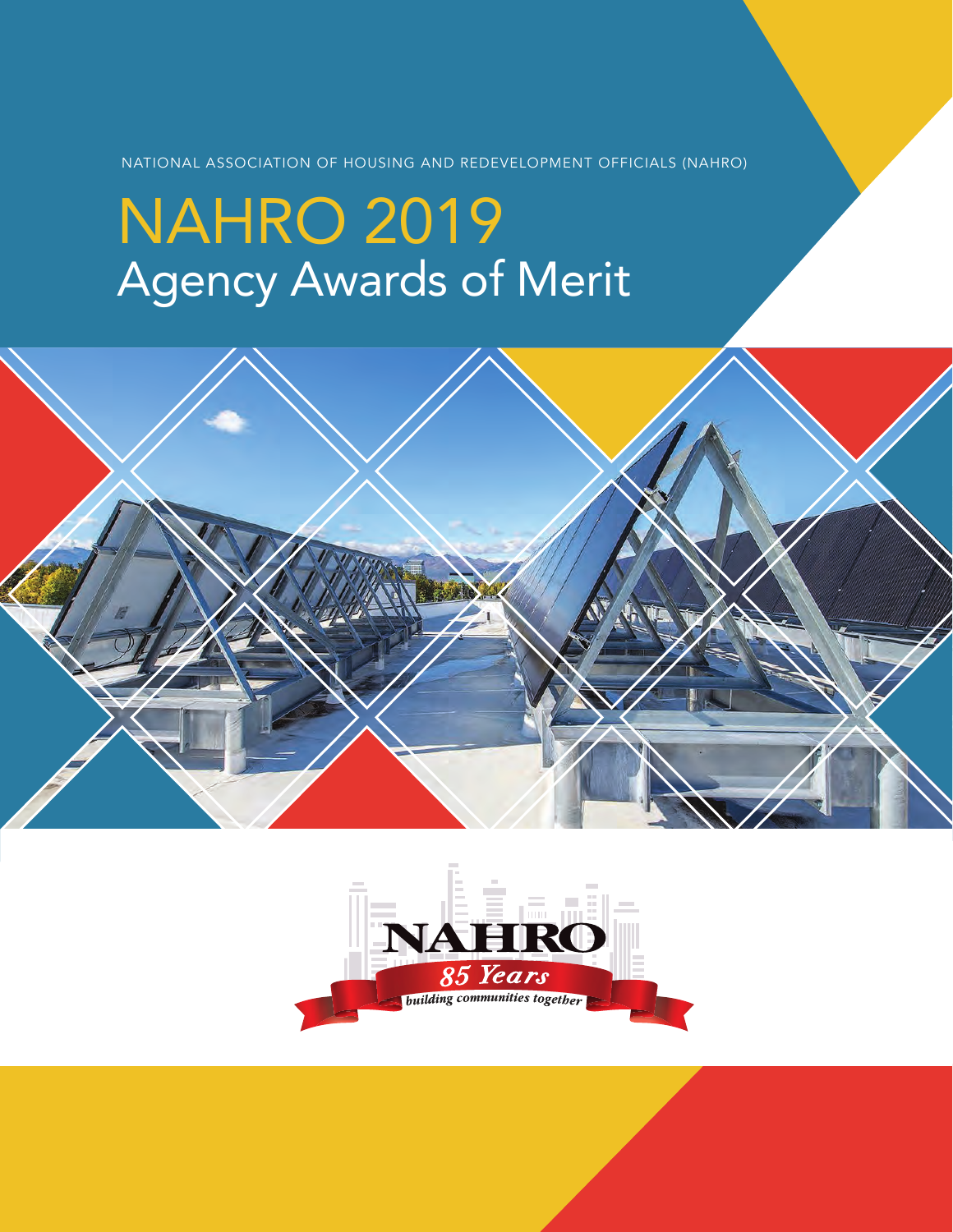# 2019 AGENCY AWARDS OF MERIT

# ABOUT THE PROGRAM

The NAHRO Agency Awards Program was created to give national recognition to the achievement and innovation of NAHRO agency/organizational members throughout the country; to provide additional opportunities to inform the public of the best in housing and community development; and to create a resource bank of information on significant, innovative activities performed by housing and redevelopment agencies and community development departments. Since 1989, NAHRO has honored more than 6,000 programs.

The Agency Awards Program is a two-tiered program consisting of the Awards of Merit and the Awards of Excellence. The first tier of the program, the Awards of Merit, are submitted to National NAHRO and sent to Regional Juries for review. The second tier of the program, the Awards of Excellence, are selected from the Award of Merit winners nominated for an Award of Excellence by the Regional Juries. They are sent to National Juries who may select up to 24 Awards of Excellence winners in a given year.

# ELIGIBILITY REQUIREMENTS

The awards are meant to honor new programs. All entries must comply with the following standards:

- **•** The program must have been put into operation/construction after January 1, 2015, and have produced demonstrable results by October 31, 2018. Entries in Project Design categories must be occupied. If the program was in existence before 2015, only major changes are eligible and should be clearly indicated in the application.
- **•** The nominated program, either in whole or in substantial part, may not have received a previous NAHRO Award of Merit.
- **•** A program may be entered in more than one category, but a separate application reflective of how it meets the intent of each category must be included as well as a separate application fee.
- **•** NAHRO agency/organizational members must have played a significant role in developing, implementing, or financing the program. The agency/organization must remain a member to receive the award.



**•** All steps in the application process must be completed and the Photo courtesy of Los Angeles County Community Development Commission

application fee must be paid. **•** Only agency/organizational members of National NAHRO may

# SELECTION CRITERIA

apply for an Award of Merit.

All entries must comply with the following criteria:

- **•** The program must have produced tangible results, i.e. cost savings, enhanced productivity, improved client services, better coordination of services with others; creative financing.
- **•** The program must have an innovative approach, creating and using techniques and procedures that represent new and creative practices in implementing programs and resolving problems among agencies of similar size. Successful programs typically accomplish one of the following:
	- » Offer a new or expanded service, fill gaps in existing services, or tap new revenue sources.
	- » Improve the administration or enhance the cost efficiency of an existing program.
	- » Upgrade the working conditions of employees.
	- Provide information on agency/organization programs to the community to enhance their support.
	- Promote intergovernmental cooperation and coordination of services.
	- » Promote public/private partnerships to provide new or improved services or programs.
	- » Deal with community planning and redevelopment in a holistic manner considering use of land, transportation, housing, employment, community resources, etc.
- **•**If the program is developed in response to a government regulation, law, or funding, the program must go beyond mere compliance and must display an innovative approach to meeting those requirements.

Photo courtesy of Fort Wayne Housing Authority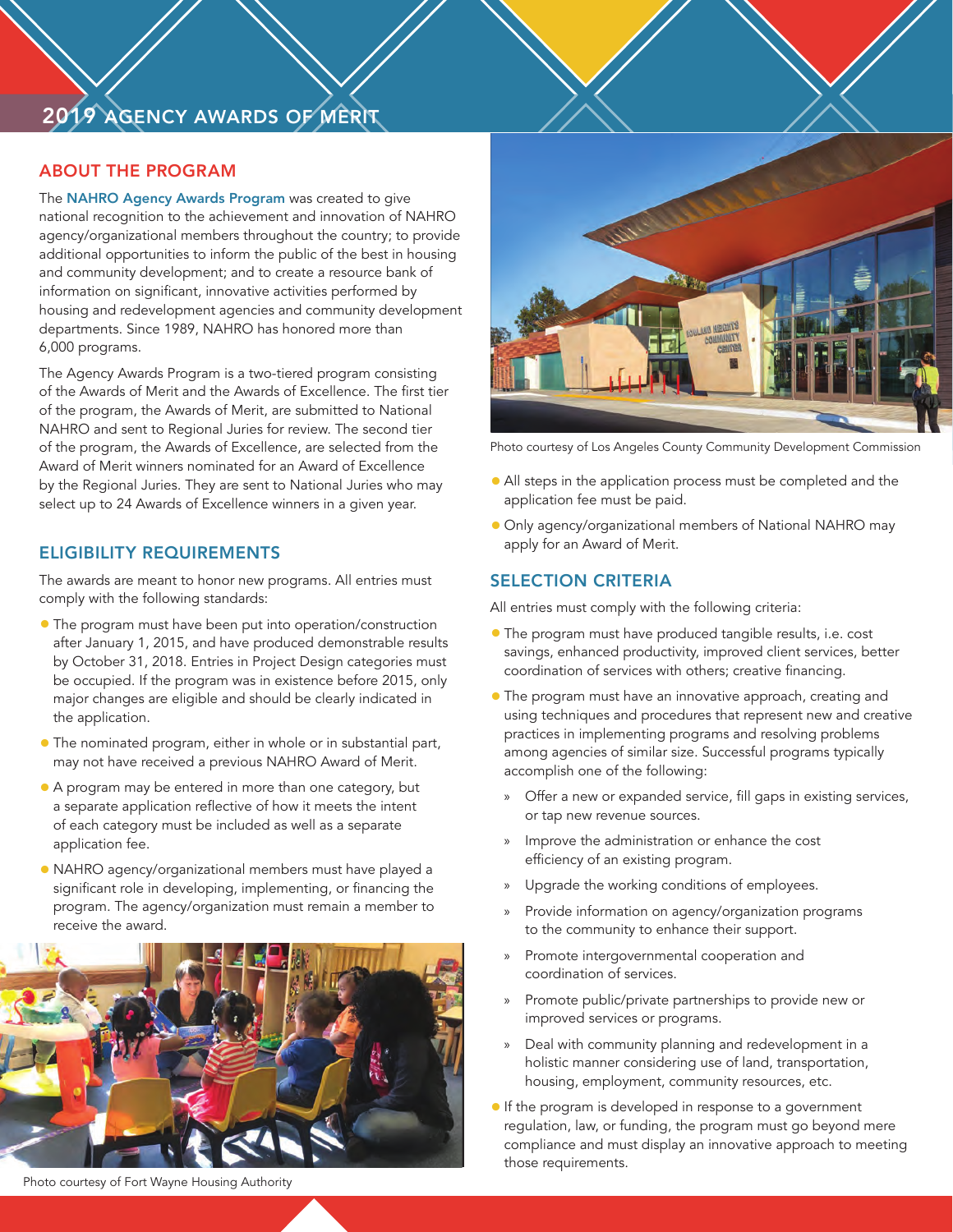# AGENCY AWARDS OF MERIT 2019

## AWARD CATEGORIES

Program Innovation: Resident and Client Services Includes programs that enhance the lives of residents and clients:

Self-Sufficiency Programs—Including employment, job readiness, homeownership counseling, etc.

Youth Programs-Including education, summer programs, recreation, etc.

Elderly or Special Needs Housing—Social Services Programs— Including health, social programs, security issues, etc. for the elderly, homeless, mentally or physically disabled, etc.

Other—Those programs that cross categories above or are general services in support of all residents/clients.

#### Program Innovation: Community Revitalization

Includes programs that have a positive economic impact on a neighborhood or city, i.e. balanced growth, economic development, job creation, creative financing, public/private partnerships, mixed-use developments, and/or neighborhood preservation.

#### Administrative Innovation

Includes programs that improve the efficiency or effectiveness of administrative operations or the general functioning of the agency/ organization, i.e. management systems, maintenance, community relations, inter-agency cooperation, computer use, professional development, public relations.

#### Program Innovation: Affordable Housing

Includes programs that produce affordable housing in an innovative manner, i.e. creative financing, public/private partnerships, mixed income developments, adaptive reuse, special needs housing.

#### Project Design

Focuses primarily on the physical or landscape design of a building or project. (If what is most innovative is the program or financing rather than the design, the program should be entered in an Innovation Category.) Types of design include:

Project Design: New Project—For new buildings or developments.

Project Design: Modernization/Rehabilitation Project—For the modernization, rehabilitation, preservation, or alternative use of existing buildings, developments, or areas, regardless of their original architectural intent.

Project Design: Enduring Design—Recognizes those projects which were completed before December 31, 2008, that show continued excellence in design and original program and in the creative aspects of its statement by today's standards.

Landscape Design—Recognizes the use of landscape design to enhance the sense of community, increase security, provide recreational areas, advance environmental efficiency, or to augment natural landscapes.



Photo courtesy of Housing Authority of the City of Greenville, SC

# APPLICATION, DEADLINES, FEES

Online Application: www.nahro.org/agency-awards

Complete the online application process following the word count guidelines and limits. You may want to print a copy of the completed application for your files. Applications must be submitted electronically by the dates listed below.

Early Bird Deadline: November 16, 2018 (\$50 application fee) Regular Deadline: December 14, 2018 (\$75 application fee) Late Deadline: January 11, 2019 (\$150 application fee)

Credit Card: You may charge the application fee to VISA, MasterCard, or American Express when you submit your online entry.

Check: To pay by check, print the application confirmation email and send it with your payment to NAHRO Agency Awards, 630 Eye Street, NW, Washington, DC 20001. Please make check payable to NAHRO. You may combine payments for more than one entry in the check, but be sure to enclose a separate cover sheet for each entry.

Check payments are due one week after submitting the entry in order to qualify.

More Information: Call toll free (877) 866-2476 or send email to meritawards@nahro.org.

# JUDGING

All entries are judged on their own merit (not in competition with each other). Entries need to score an average of 30 points from the Jury Members to receive an Award of Merit and an average of 40 points to be nominated for an Award of Excellence. The scoring criteria is on the next page.



Photo courtesy of Housing Authority of the City of Los Angeles